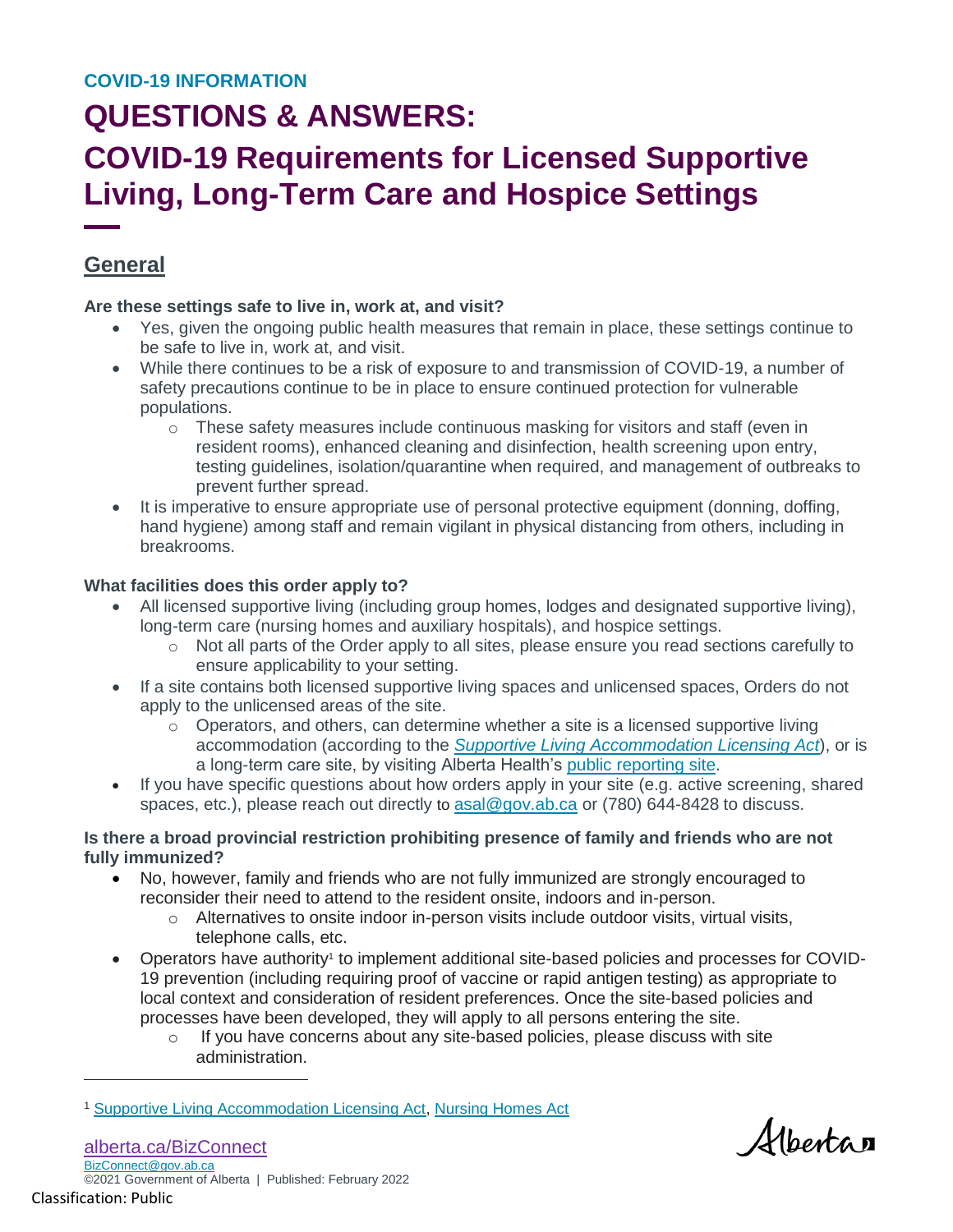# **COVID-19 Requirements for Licensed Supportive Living, Long-Term Care and Hospice Settings**

### **Personal Protective Equipment (PPE)**

### **What are the changes to PPE requirements?**

- Continuous masking remains a requirement.
	- $\circ$  All staff, students, service providers, and volunteers must continuously wear either a wellfitting surgical/procedure mask OR a well-fitting KN95 facemask while on shift, at all times, and in any areas of the site where care/treatment is being provided, along with any non-care areas of the site except when working alone in an office or when a barrier is in place.
	- $\circ$  All staff, students, service providers or volunteers providing direct care to a probable or confirmed case of COVID-19 are required to wear PPE consisting of eye protection, gown, gloves. In addition, a well-fitted KN95 or N95 facemask must be worn.
		- Staff must always complete a point of care risk assessment prior to care provision to determine appropriate Personal Protective Equipment (PPE) for each circumstance.
		- **If the point of care assessment determines that a respirator is required to provide** adequate protection, a fit-tested N95 respirator or other NIOSH approved respirator must be used by all affected staff, students, service providers, and volunteers.
	- o Visiting persons must wear a well-fitting surgical/procedure mask or they may use a wellfitted KN95 or N95 facemask or a respirator.
		- LTC, DSL and hospice operators are required to provide visitors a surgical/procedure mask if visitors do not have their own mask.

### **Are masks required for in-room visiting?**

- Visiting persons in all settings are required to wear a mask in all indoor areas of the building (including resident rooms).
	- $\circ$  Visiting persons who are spending time with residents with communication challenges (e.g. hearing concerns, etc.) where a mask would inhibit communication being provided, can remove the mask while in a private space in the building if the resident consents and a distance of two metres is maintained between the visitor and the resident at all times.

### **When are residents required to wear a mask?**

- Not fully immunized residents returning from an absence of greater than 24 hours or who are an asymptomatic fully immunized close contact are required to wear a surgical/procedure mask for 10 days while outside of their room, except when eating and drinking, post-return or postexposure, whichever is relevant.
- Fully immunized licensed supportive living residents are required to wear a well-fitting surgical/procedure mask continuously when outside of their room following their shortened isolation period to a maximum of 10 days (e.g. an additional 5 days following their 5 day isolation period). Please note that there are no exceptions to wearing a mask (i.e. residents cannot remove their mask outside of their room to eat or drink, etc.).
- Operators must supply residents with a sufficient amount of masks.

[alberta.ca/BizConnect](https://www.alberta.ca/BizConnect) [BizConnect@gov.ab.ca](mailto:BizConnect@gov.ab.ca) ©2021 Government of Alberta | Published: February 2022 Classification: Public

2 Alberta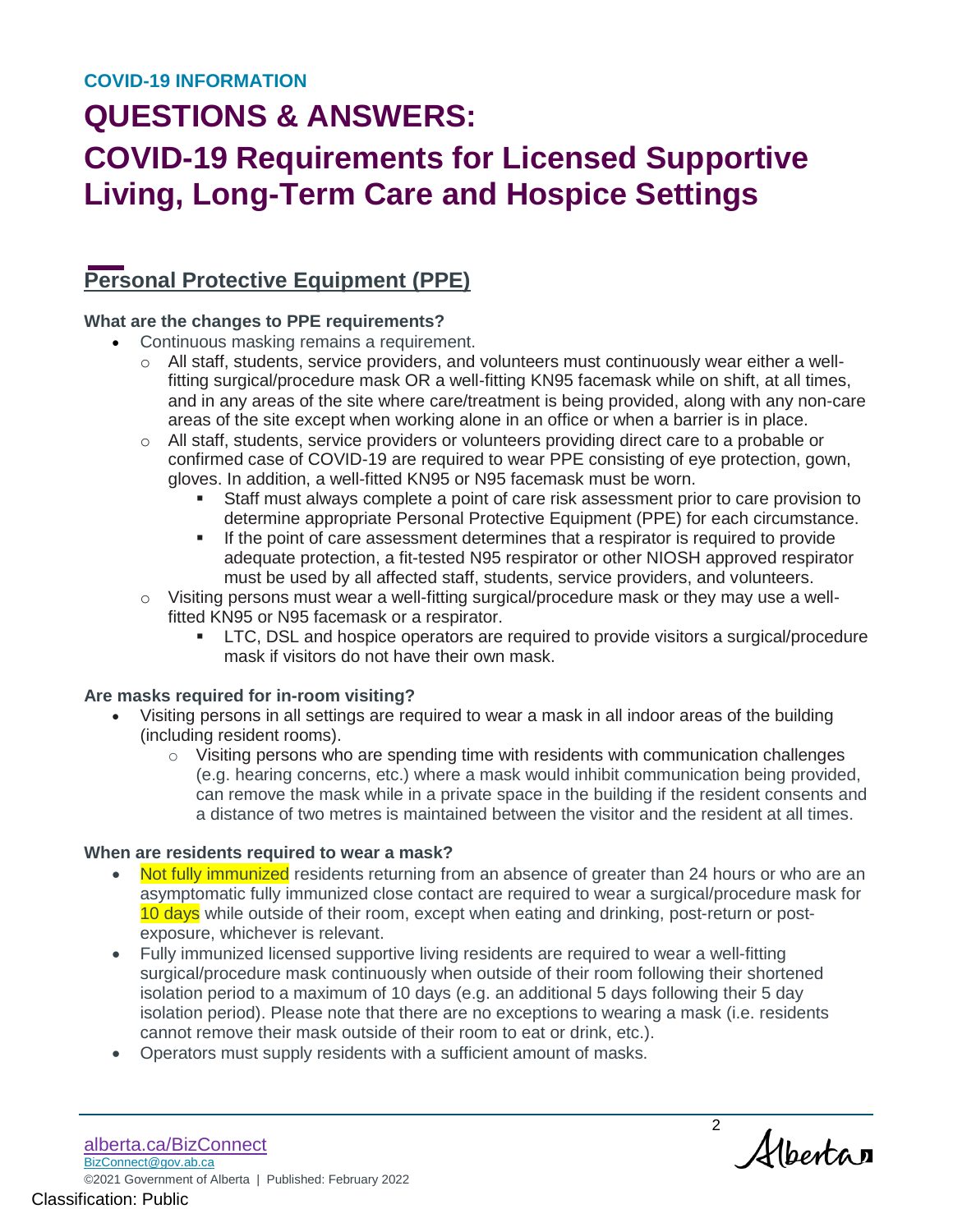## **COVID-19 Requirements for Licensed Supportive Living, Long-Term Care and Hospice Settings**

### **Symptoms and Health Screening**

#### **Why are group homes no longer required to contact the AHS Coordinated COVID-19 Response line?**

- By nature of the facility size and health status of the residents, these settings are typically at lower risk and therefore are no longer required to complete additional reporting beyond their existing protocols.
	- $\overline{\circ}$  Group homes are defined as licensed supportive living facilities with a maximum occupancy between 4 and 10 residents.
- When there is a complex or unusual circumstance relating to cases in their settings, they may continue to contact the response line for additional guidance or support.

### **What are the screening requirements for working or visiting individuals?**

- Staff, Service Providers and Students are to be actively screened prior to the start of each shift.
- Visiting persons and volunteers are to be actively screened at entry to the site.
- Active screening involves a satisfactory COVID-19 screening using:
	- o [COVID-19 Continuing Care Daily Checklist \(Visitors \)](https://open.alberta.ca/publications/covid-19-information-alberta-health-daily-checklist), or
		- o [COVID-19 Continuing Care Daily Checklist \(LTC/DSL/Hospice Staff, Service Providers,](https://open.alberta.ca/publications/covid-19-information-alberta-health-daily-checklist)  [Students and Volunteers\)](https://open.alberta.ca/publications/covid-19-information-alberta-health-daily-checklist)
		- o [COVID-19 Continuing Care Daily Checklist \(LSL Staff, Service Providers, Students and](https://open.alberta.ca/publications/covid-19-information-alberta-health-daily-checklist)  [Volunteers\)](https://open.alberta.ca/publications/covid-19-information-alberta-health-daily-checklist)
		- o This screening **must be confirmed** by the screener upon entry.
- It is absolutely critical that if any symptoms, no matter how mild and regardless of your vaccine status, are identified on health screening, then **YOU MUST NOT ENTER**.

### **What are the changes to the Staff, Service Providers, Students and Volunteers Checklist?**

- The [COVID-19 Continuing Care Daily Checklists](https://open.alberta.ca/publications/covid-19-information-alberta-health-daily-checklist) have been updated to separate the screeners to reflect the changes to different settings. One screener has been created for LTC, DSL & hospice staff/service providers/students/volunteers and another screener has been created for licensed supportive living settings. Please ensure you are using the correct screener for your setting and most up-to-date version.
- Asymptomatic fully immunized LTC, DSL, and hospice staff who are known close contacts to a case of COVID-19 will be required to take a daily rapid antigen test for 10 days following their exposure.
	- $\circ$  Persons who tested positive for COVID-19 in the past 21 days are not required to be rapid antigen tested and are permitted to enter. Requirements for LTC, DSL and hospice staff who are not fully immunized remain the same and they are excluded for a 10 day period following the last exposure.

### **What is meant by 'close contact'?**

 Close contact means a person who: without the consistent and appropriate use of personal protective equipment, provides care to, lives with, or has close physical contact with, a person

3 Alberta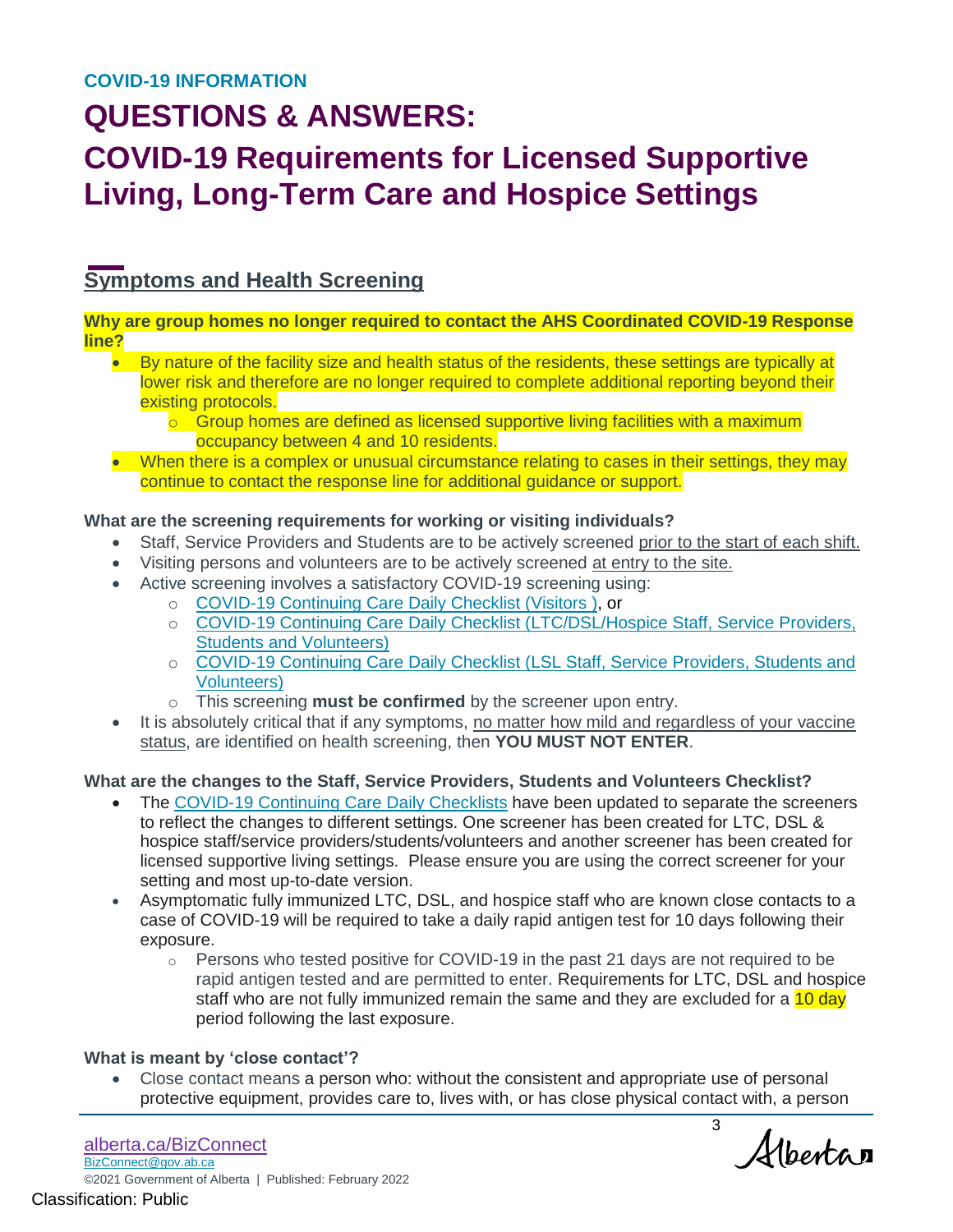# **COVID-19 Requirements for Licensed Supportive Living, Long-Term Care and Hospice Settings**

who is a confirmed case of COVID-19; or has come into contact with the infectious body fluids of a person who is a confirmed case of COVID-19.

#### **What are the screening requirements for residents?**

Residents returning from an absence of greater than 24 hours or who are an asymptomatic fully immunized close contact must actively screen daily for 10 days post-return or post-exposure, whichever is relevant. Where onsite capacity allows, rapid antigen testing on days 1, 3 and 7 is recommended.

- $\circ$  Persons who tested positive for COVID-19 in the past 21 days are not required to be rapid antigen tested to prevent false positives. No additional testing is required.
- $\circ$  Residents who are not fully immunized and have been in close contact with a confirmed case of COVID-19 are required to quarantine (no change).
- Active screening involves a satisfactory COVID-19 screening using:
	- o [COVID-19 Continuing Care Daily Checklist \(Residents\)](https://open.alberta.ca/publications/covid-19-information-alberta-health-daily-checklist)
- **It is critical to remind residents that, should they develop symptoms, they must remain in their room and notify you. The Resident Daily Checklist may be used as a resource for all residents.**

**What are the details of the rapid antigen testing requirement for long-term care, designated supportive living and hospice staff?**

- Requirements are outlined on the [COVID-19 Continuing Care Daily Checklist.](https://open.alberta.ca/publications/covid-19-information-alberta-health-daily-checklist)
- LTC, DSL and hospice staff who are asymptomatic and who are known close contacts of a confirmed case of COVID-19 are managed according to their immunization status.

| <b>Fully Immunized plus a booster</b><br>dose <sup>2</sup>                | <b>Fully Immunized</b>                                                                                                                                                                                                                | Not Fully Immunized                                                                                                                                                                        |
|---------------------------------------------------------------------------|---------------------------------------------------------------------------------------------------------------------------------------------------------------------------------------------------------------------------------------|--------------------------------------------------------------------------------------------------------------------------------------------------------------------------------------------|
| No restrictions on work and no<br>rapid testing required prior to<br>work | Daily rapid testing is required<br>prior to each shift for 10 days<br>following exposure.<br>Persons who tested positive for<br>COVID-19 in the past 21 days<br>are not required to be rapid<br>tested and are permitted to<br>enter. | • Do not enter the site for 10<br>days from the last day of<br>exposure.<br>• Persons who tested positive for<br>COVID-19 in the past 21 days<br>are not required to be work<br>restricted |

 Staff who test positive on a rapid antigen test are not to be permitted to work and need a confirmatory molecular test. If the molecular test is negative, they can return to work if they are

4 Albertan

 $\overline{a}$ 

 $2$  A fully immunized person who has also received an mRNA vaccine (i.e. a "booster dose") after the recommended time interval AND more than 14 days have elapsed since receiving their "booster dose".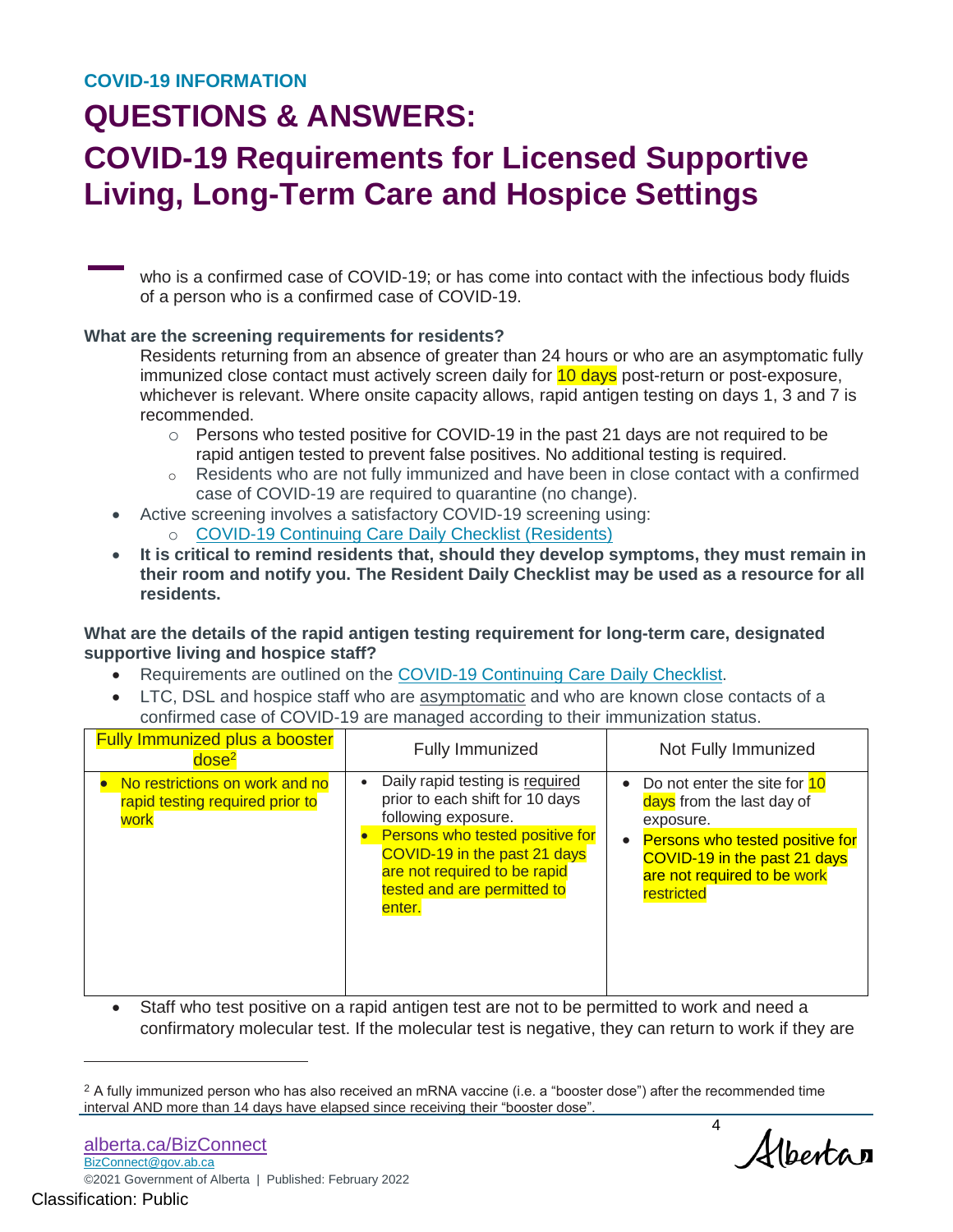# **COVID-19 Requirements for Licensed Supportive Living, Long-Term Care and Hospice Settings**

asymptomatic. If the molecular test is positive, then the staff would be managed as a confirmed case of COVID-19. Regardless of rapid antigen test result, exposed staff who develop symptoms need to isolate immediately and undergo molecular testing.

**How are LTC/DSL/Hospice operators expected to fulfill the requirement to perform rapid antigen testing?**

- The requirement for LTC, DSL and Hospice workers to perform rapid antigen testing can be fulfilled via existing or new rapid antigen testing programs that are set up on-site. To order rapid antigen test kits, please contact [CPSMOperations.EOC@albertahealthservices.ca.](mailto:CPSMOperations.EOC@albertahealthservices.ca)
- Testing may be done on-site, or operators may repackage individual tests for staff to complete at home, prior to attending the site.

**Can licensed supportive living operators perform rapid antigen testing onsite for their staff?**

 Yes. Please visit [https://www.alberta.ca/rapid-testing-program-for-employers-and-service](https://www.alberta.ca/rapid-testing-program-for-employers-and-service-providers.aspx)[providers.aspx](https://www.alberta.ca/rapid-testing-program-for-employers-and-service-providers.aspx) for further information on accessing rapid antigen tests for workplace screening.

### **Testing and Isolation**

| <b>Resident Setting</b>                                             | <b>Fully Immunized</b>                                                                                                                                                                                                                                                                                                                                                           | <b>Not Fully Immunized</b>                                 |
|---------------------------------------------------------------------|----------------------------------------------------------------------------------------------------------------------------------------------------------------------------------------------------------------------------------------------------------------------------------------------------------------------------------------------------------------------------------|------------------------------------------------------------|
| Long-term Care<br><b>Designated Supportive</b><br>Living<br>Hospice | 10 days or until symptoms<br>resolve, whichever is longer.                                                                                                                                                                                                                                                                                                                       | 10 days or until symptoms<br>resolve, whichever is longer. |
| <b>Licensed Supportive</b><br>Living                                | 5 days or until symptoms<br>resolve, whichever is longer,<br>plus up to 5 days (for a total of<br>10 days) of wearing a mask at<br>all times when outside of their<br>room (no exceptions to<br>removing mask)<br>*If symptoms resolve on day 6<br>or later, their mask needs to be<br>worn only until the end of 10<br>days from their positive test or<br>symptoms start date. | 10 days or until symptoms<br>resolve, whichever is longer. |

### **What are the RESIDENT isolation requirements for a confirmed case of COVID-19?**

5 Alberta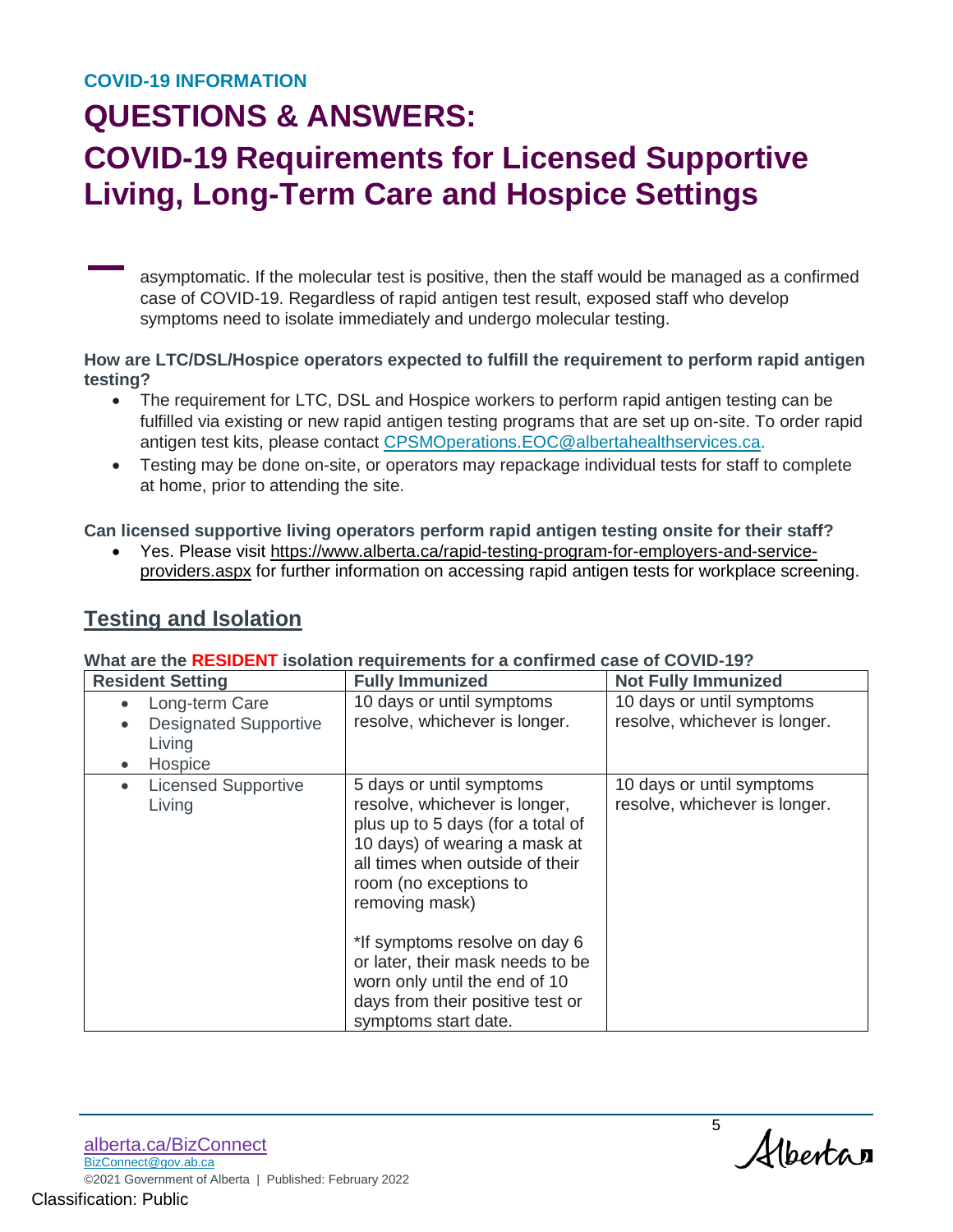# **COVID-19 Requirements for Licensed Supportive Living, Long-Term Care and Hospice Settings**

**Why have isolation requirements for LTC/DSL and Hospice residents not been changed?**

 Because of the higher prevalence of complex medical conditions in residents of long term care, hospice, and *designated* supportive living, residents in these facilities must still complete a 10 day isolation period if they have COVID-19, independent of their immunization status, in order to continue to minimize the risk of COVID transmission in these settings.

### **What are the STAFF isolation requirements for a confirmed case of COVID-19?**

Requirements are the same as for all Albertans, per current CMOH Orders

| <b>Fully Immunized</b>                                                                                                                                                                                | <b>Not Fully Immunized</b>                                 |
|-------------------------------------------------------------------------------------------------------------------------------------------------------------------------------------------------------|------------------------------------------------------------|
| 5 days or until symptoms resolve, whichever is<br>longer, plus up to 5 days (for a total of 10 days)<br>of wearing a mask at all times when outside of<br>their home (no exceptions to removing mask) | 10 days or until symptoms resolve, whichever is<br>longer. |
| *If symptoms resolve on day 6 or later, their<br>mask needs to be worn only until the end of 10<br>days from their positive test or symptoms start<br>date.                                           |                                                            |

**Fully immunized residents are required to continuously wear a well-fitted mask for a period of 5 days following their shortened isolation period. Can they still participate in activities and dine in a shared dining space?** 

- There are no exceptions permitted for the mask use in the period following their shortened isolation period. This means that residents cannot participate in any activities where they remove their mask including shared dining, restaurants, personal services (e.g. facials), etc. Residents will require continued tray service to their rooms for this period of time.
- Residents can participate in other activities where masks remain on, including recreation activities.

#### **How should operators of mixed campuses of care manage varying isolation periods between residents in their site?**

- We recognize that this can be challenging to manage where there are different requirements for residents in one site.
- Residents in long-term care, designated supportive living and hospices generally have a higher prevalence of complex medical conditions than residents in licensed supportive living settings.
- Sites have the ability to set local policies for consistency within a site, should they wish to do so.
- Transparent communication with residents regarding these changes is important in operationalizing these updated public health directions.

[alberta.ca/BizConnect](https://www.alberta.ca/BizConnect) [BizConnect@gov.ab.ca](mailto:BizConnect@gov.ab.ca) ©2021 Government of Alberta | Published: February 2022 Classification: Public

6 Albertan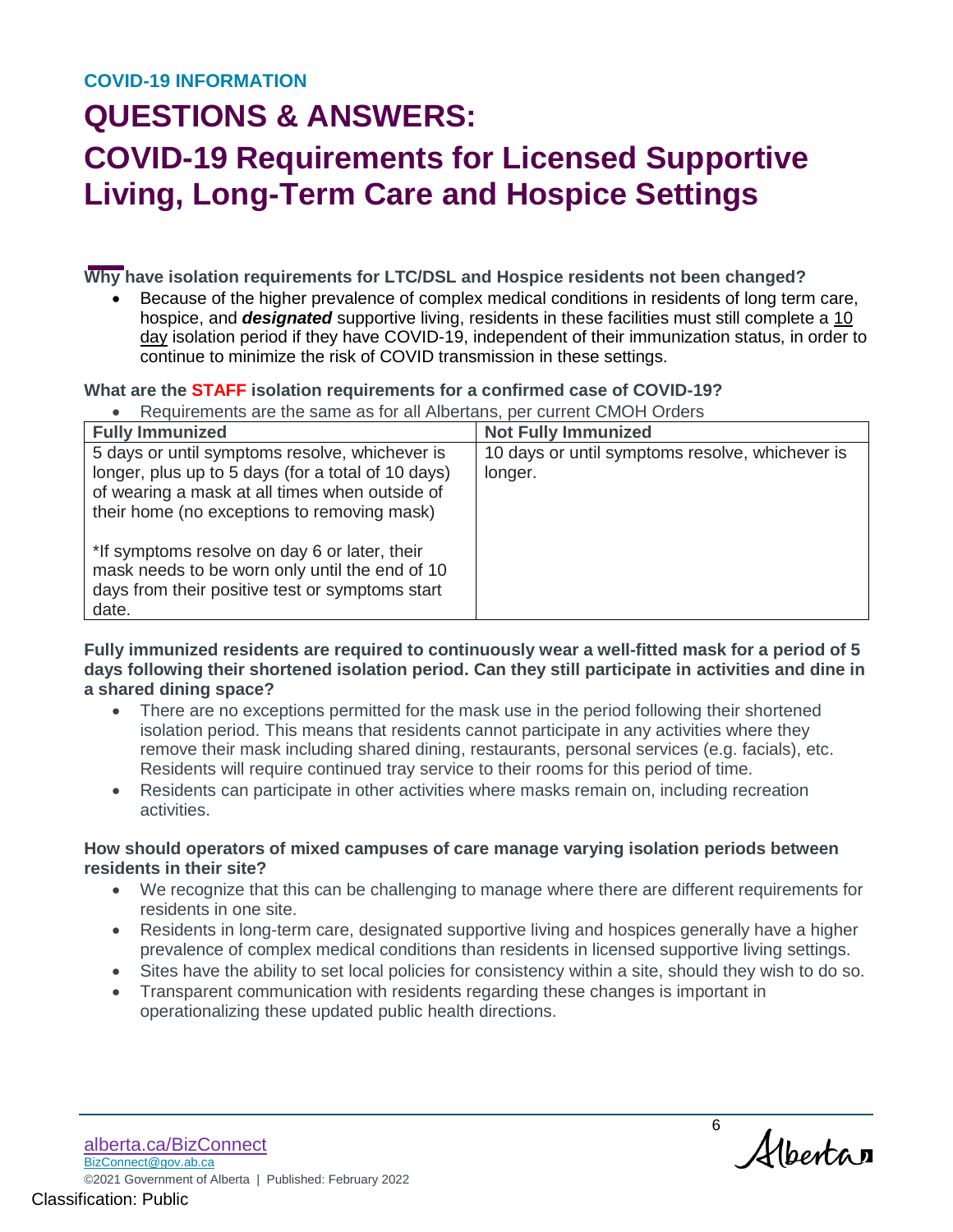# **COVID-19 Requirements for Licensed Supportive Living, Long-Term Care and Hospice Settings**

**If licensed supportive living residents meet the criteria for shortened isolation, can they leave their room and move to masking when outside their room?**

- Yes, if residents are asymptomatic and fully vaccinated, their isolation period is complete after 5 days have passed from the start of their symptoms.
- They can complete the rest of their 10 day period with masking when outside of their rooms.
- Residents are still unable to participate in any activities where their mask will be removed (e.g. shared dining).

### **When staff return to work, and are required to mask with no exceptions for the period up to day 10, how can they eat and drink when they working?**

- Operators should provide support to allow staff to comfortably return to work.
- Workers should be provided with a private space to eat in where they are not in the company of others.
- If it is not possible to give each COVID-19 positive staff on day 6-10 isolation a private space to eat in, they can cohort together for meals and breaks in the same well-ventilated room. Distancing is recommended and individuals should remain masked at all times when not actively consuming food and drink.

### **If licensed supportive living residents complete their isolation period on day 6 or later because of longer lasting symptoms, how long do they need to wear a mask outside their room?**

Masks need to be worn until the end of the  $10<sup>th</sup>$  day from either their symptom start date or their confirmed test date. For example, if a resident has symptoms until day 8, they are only required to mask for 2 additional days until day 10.

### **Can rapid antigen tests be used in place of a molecular test in these settings?**

- Rapid antigen testing continues to play an important role in pandemic management; however, PCR testing typically remains the preferred testing approach for residents and staff. Molecular testing continues to be available through AHS for those living and working in these settings.
- Rapid antigen tests can be used on residents when clinically appropriate (e.g. screening purposes, etc.)
- Persons who tested positive for COVID-19 in the past 21 days are not required to be rapid antigen tested to prevent false positives.

### **What are the COVID-19 testing guidelines for new and existing residents?**

- All LTC and DSL residents must be tested within 48 hours of hospital discharge (pre or post discharge). Residents are to remain in their rooms and be placed on contact/droplet precautions until they receive a negative test result. This test can be taken either at hospital or in the facility, however hospital discharges cannot be held up for testing or awaiting test results.
	- $\circ$  This is required for both new admissions and returns from acute care. This includes all admissions or emergency room visits over 24 hours.
- This is not required for residents in other licensed supportive living setting (e.g. lodges) or hospices although some operators may implement rapid antigen testing or other measures in

[alberta.ca/BizConnect](https://www.alberta.ca/BizConnect) [BizConnect@gov.ab.ca](mailto:BizConnect@gov.ab.ca) ©2021 Government of Alberta | Published: February 2022 Classification: Public

7 Albertan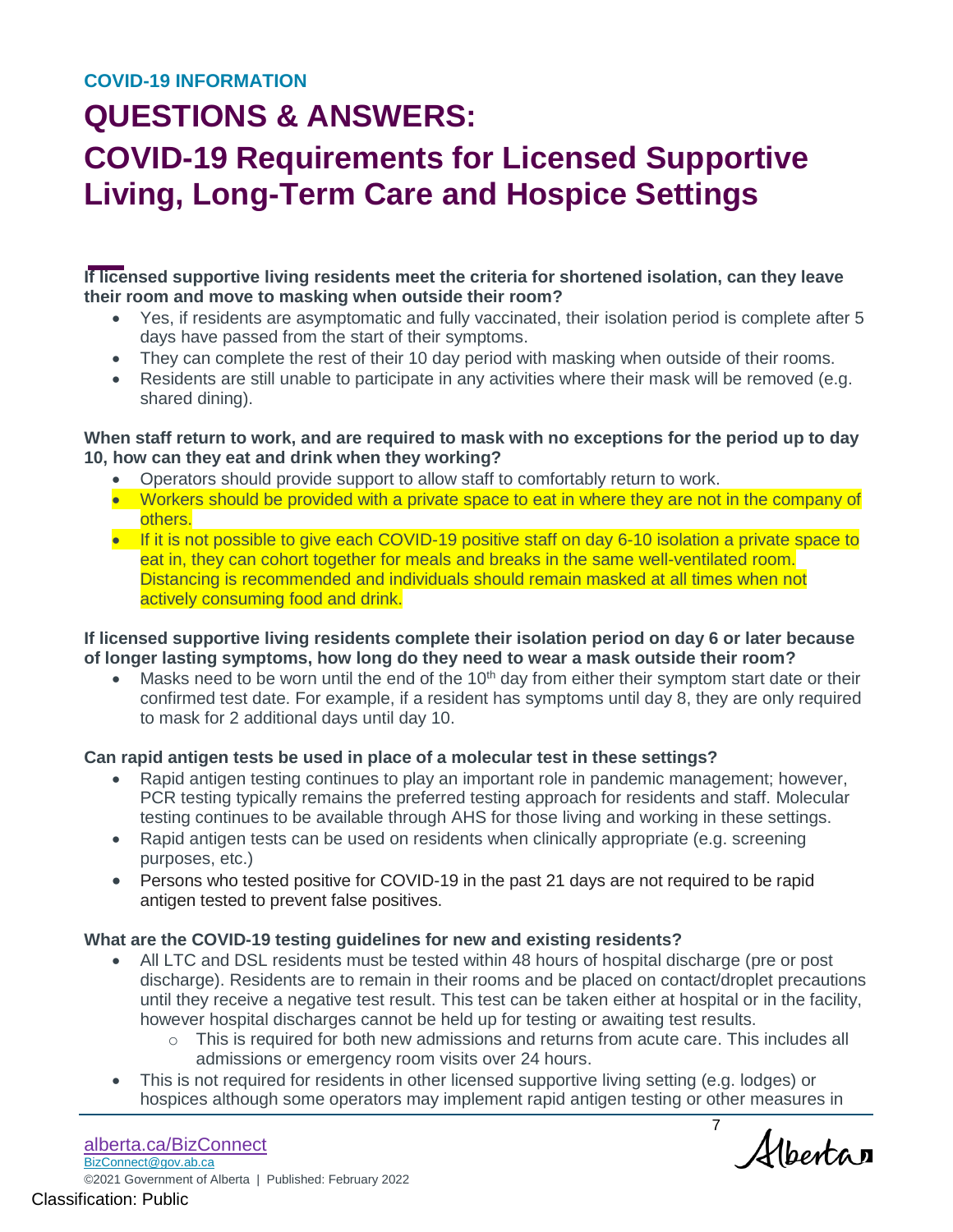### **COVID-19 INFORMATION**

### **QUESTIONS & ANSWERS:**

# **COVID-19 Requirements for Licensed Supportive Living, Long-Term Care and Hospice Settings**

these settings as an additional site-based policy and process. Where onsite capacity allows, rapid antigen testing on days 1, 3 and 7 is recommended for residents who have returned from an absence of more than 24 hours or who are asymptomatic fully immunized close contacts.

- o Persons who tested positive for COVID-19 in the past 21 days are not required to be rapid antigen tested to prevent false positives. No additional testing is required.
- Indications for testing symptomatic and asymptomatic persons are outlined in the current version of the [Alberta Public Health Disease Management Guidelines](https://open.alberta.ca/publications/coronavirus-covid-19) and as directed by Public Health. These guidelines are updated from time to time; please ensure you are referencing the most recent version.
	- $\circ$  Note that molecular tests should not be completed on persons who have tested positive for COVID-19 in the previous 90 days. They also do not need to remain in their room upon return as long as they have completed their initial isolation period.

#### **How do operators manage test results?**

- Appendix 1: Management of Symptomatic LTC/DSL/Hospice Resident COVID-19 Test Results
- Appendix 2: Management of Asymptomatic LTC/DSL/Hospice Resident COVID-19 Test Results
- Appendix 3: Management of Licensed Supportive Living Resident COVID-19 Test Results

### **Cleaning and Disinfecting**

#### **What are the cleaning and disinfection requirements?**

- Common/public areas are required to have high touch surfaces cleaned and disinfected twice per day.
	- $\circ$  Common areas are not defined by this order. It is up to each site to determine which areas of their sites are considered common based on site configuration, space, and what is safest for the residents. If you wish to further discuss what spaces in your facility are common, please reach out directly to [asal@gov.ab.ca](mailto:asal@gov.ab.ca) or (780) 644-8428 to discuss.
- High touch areas include doorknobs, light switches, call bells, handrails, phones, elevator buttons, TV remotes, care/treatment areas, dining areas, lounges, etc.
- Resident rooms are not common/public areas and do not require enhanced cleaning.

#### **What are auditors looking for to ensure cleaning is being completed?**

- Auditors are looking for evidence such as cleaning schedules, logs or flow sheets including what surface cleaning is required and evidence that it has been completed. Auditors will also be completing visual inspections of different areas of the building.
- Auditors may also have discussions with staff who are responsible for the cleaning to ensure that staff are aware of the required processes.

8 Alberta